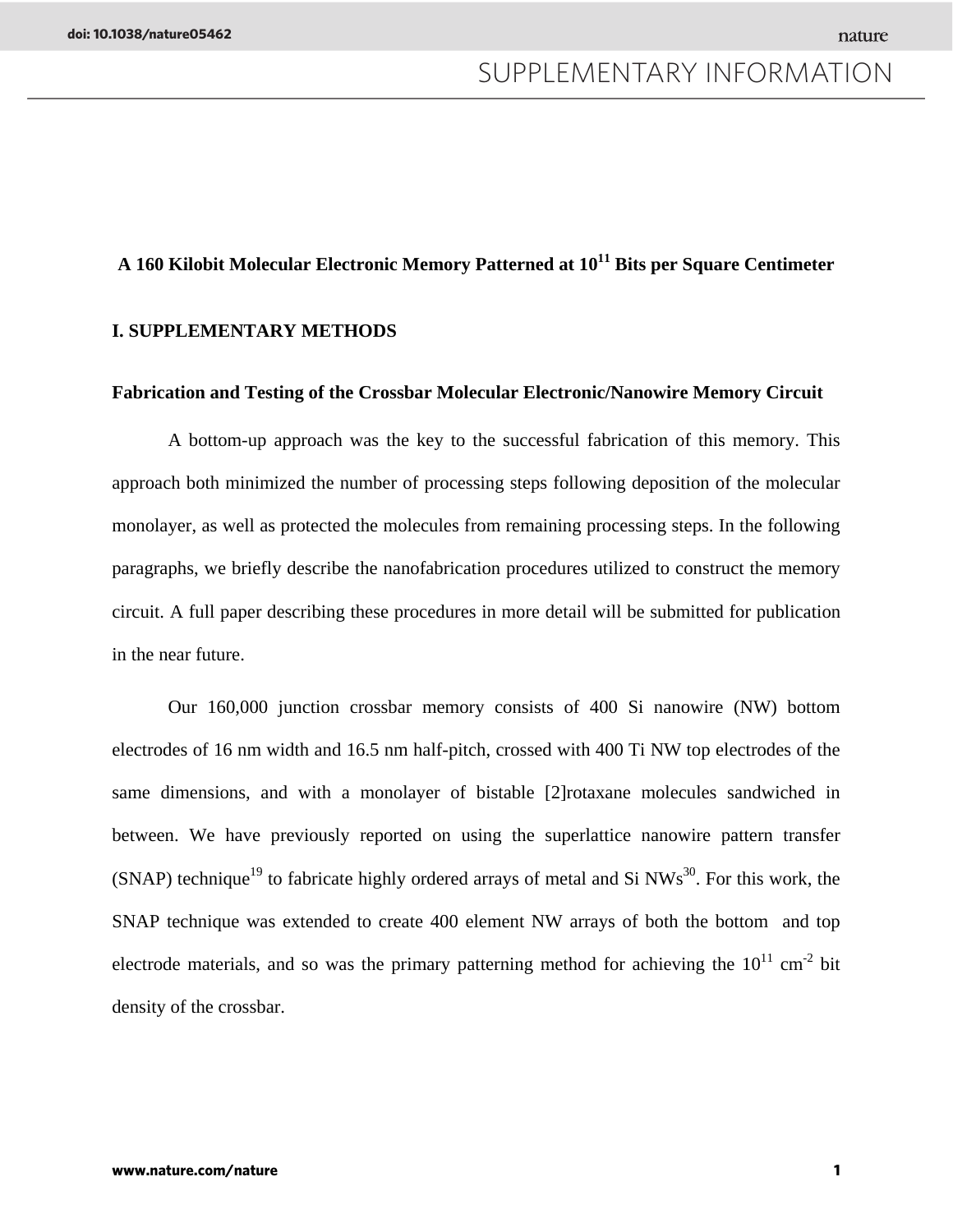

An overview of the process flow used to fabricate the memory is shown in Supplementary Figure 1.

**Supplementary Figure 1 | Process flow for preparing the 160 kbit molecular electronic**  memory circuit at  $10^{11}$  bits/cm<sup>2</sup>. a, SNAP-patterned SiNW bottom electrodes are electrically contacted to metal electrodes. **b**, The entire circuit is coated with  $SiO<sub>2</sub>$  (using spin-on-glass (SOG)) and the active memory region is exposed using lithographic patterning followed by dry etching. **c,** The bistable [2] rotaxane Langmuir monolayer is deposited on top of the Si NWs and protected via the deposition of a Ti layer. **d,** The molecule/Ti layer is removed except for the active memory region.  $e$ , A  $SiO<sub>2</sub>$  insulator is deposited on top of the Ti film. **f,** An array of top Pt NWs is deposited at right angles to the bottom Si NWs using the SNAP method. **g,** The Pt NW pattern is transferred, using dry etching, to the Ti layer to form an array of top Ti NW electrodes, and the crossbar structure is complete.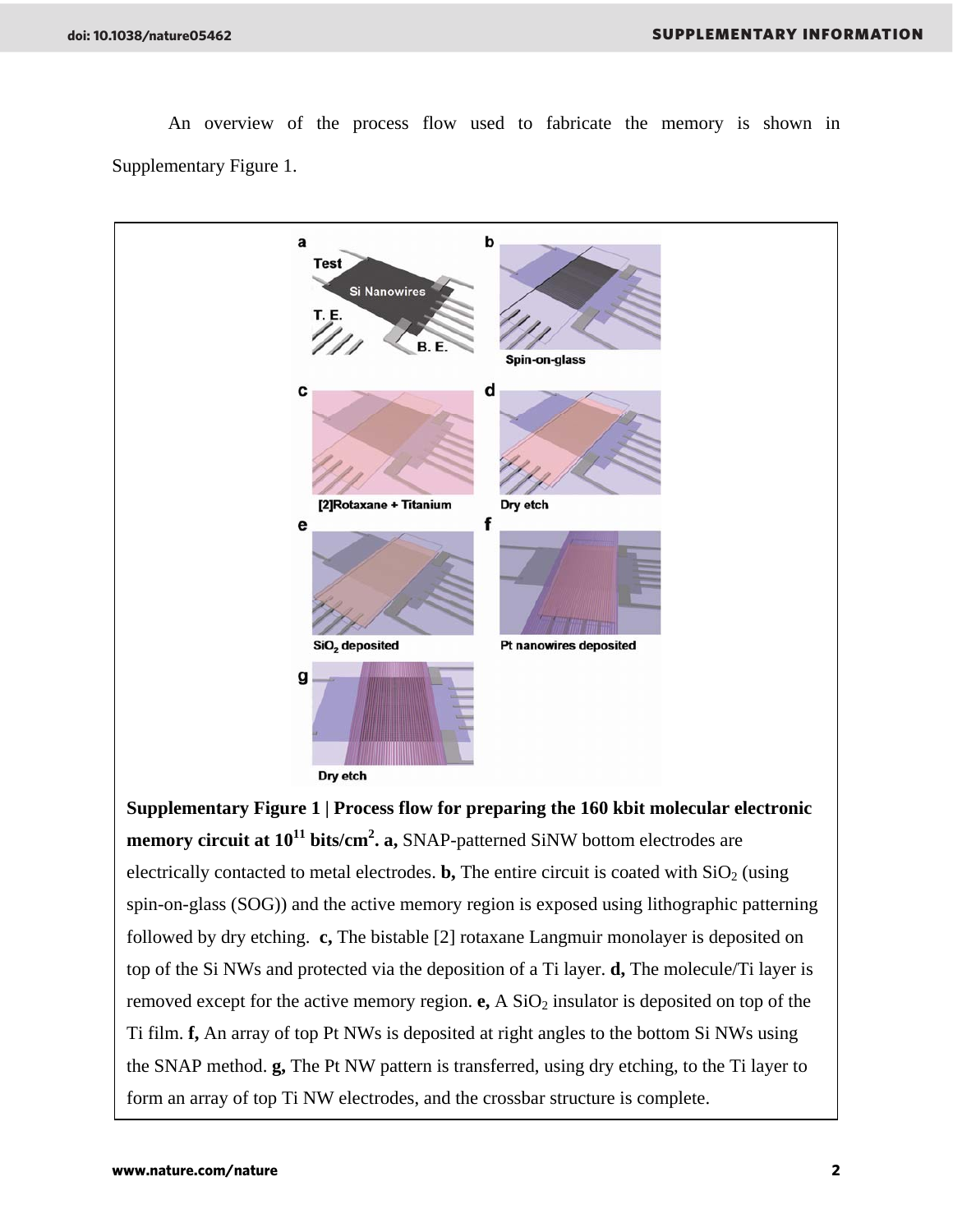*Preparation of and contact to the bottom Si nanowire electrodes* The Si NW array was fabricated as described previously<sup>19, 30</sup>. The starting wafer for the Si NWs was a 33 nm thick phosphorous doped  $(n=5x10^{19} \text{ cm}^{-3})$  silicon-on-insulator (SOI) substrate with a 250 nm thick buried oxide (Simgui, Shanghai, China). An array of Pt NWs was transferred onto this substrate using the SNAP method, and reactive ion etching was used to transfer the Pt NW pattern to form a ~2 millimeter long array of Si NWs. The Pt NWs were then removed, and the Si NW array was then sectioned into a 30 µm long region. Electrical contacts to these bottom Si NWs, as well as contacts that are intended for the top Ti NWs were defined at this point using standard electron-beam lithography (EBL) patterning and electron-beam evaporation to produce electrodes consisting of a 15 nm Ti adhesion layer followed by a 50 nm thick Pt electrode (Supplementary Figure 1.a). Immediately prior to metal evaporation, the Si NWs were cleaned using a gentle  $O_2$  plasma (20 standard cubic centimeters per minute (sccm), 20 milliTorr, 10 Watts, 30 seconds) followed by a 5 second dip in an NH<sub>4</sub>F/HF solution. After lift-off, the chip was annealed at 450 °C in N<sub>2</sub> for 5 min to promote the formation of ohmic contacts.

Supplementary Figure 2.a shows an SEM image of the device at the stage in which the Si NWs and all of the external electrical contacts have been created. Note that there are four sets of EBL defined contacts. The 18 narrow contacts at the bottom left of the image will eventually connect to the top Ti NW electrodes and are used for testing of the final memory circuit. The 10 narrow contacts to the Si NWs at the bottom right of the image are also used for testing of the memory circuit. Finally there are two narrow test electrodes at the top left and two wide electrodes at the bottom right. The wide electrodes contact about 2/3 of all the Si NWs and serve dual functions. First, they ground unused Si NWs during memory testing (this procedure approximates how a fully multiplexed crossbar circuit would be utilized). Second, when used in conjunction with the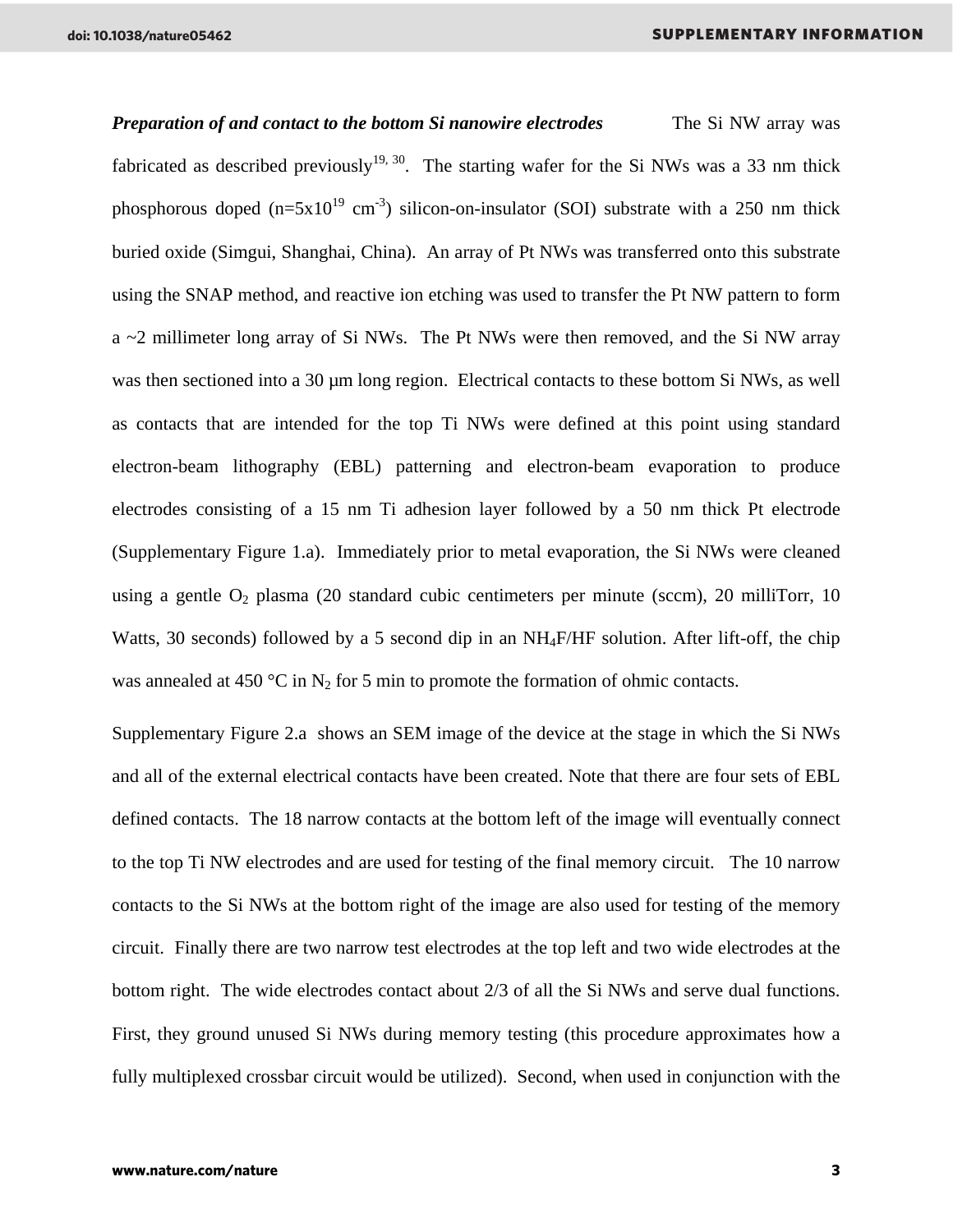

**Supplementary Figure 2 | Representative scanning electron micrographs illustrating the crossbar memory fabrication process. a,** A 30 micrometer section of the 400 Si NWs with all of the metal contacts to the crossbar top electrodes (not deposited at this stage) and bottom electrodes deposited. **b,** Each EBL-defined metal electrode defined is about 70 nm wide and contacts  $2 \sim 4$ NWs. **c,** Micrograph verifying that the spin-onglass layer fills the narrow trenches between the Si NWs. The chip was cleaved after the planarization process to allow for the view shown here.

two narrow test-electrodes on the opposite side of Si NW array, they enable testing of the conductivity of the Si NWs throughout the fabrication processes. This testing procedure provided invaluable feedback for finely tuning and tracking many of the fabrication processes. Once these various contacts were established, robust Si NW conductivity was confirmed via current vs. voltage measurements. If the Si NWs were measured to be poor conductors (a very infrequent occurrence), the chip was discarded.

The device was then planarized using an optimized spin-on-glass (SOG) procedure (Accuglass 214, Honeywell Electronic Materials, Sunnyvale, CA). This planarization process is critical because the SOG not only protects Si NWs outside of the active memory region from damage that can arise during subsequent processing steps, but it also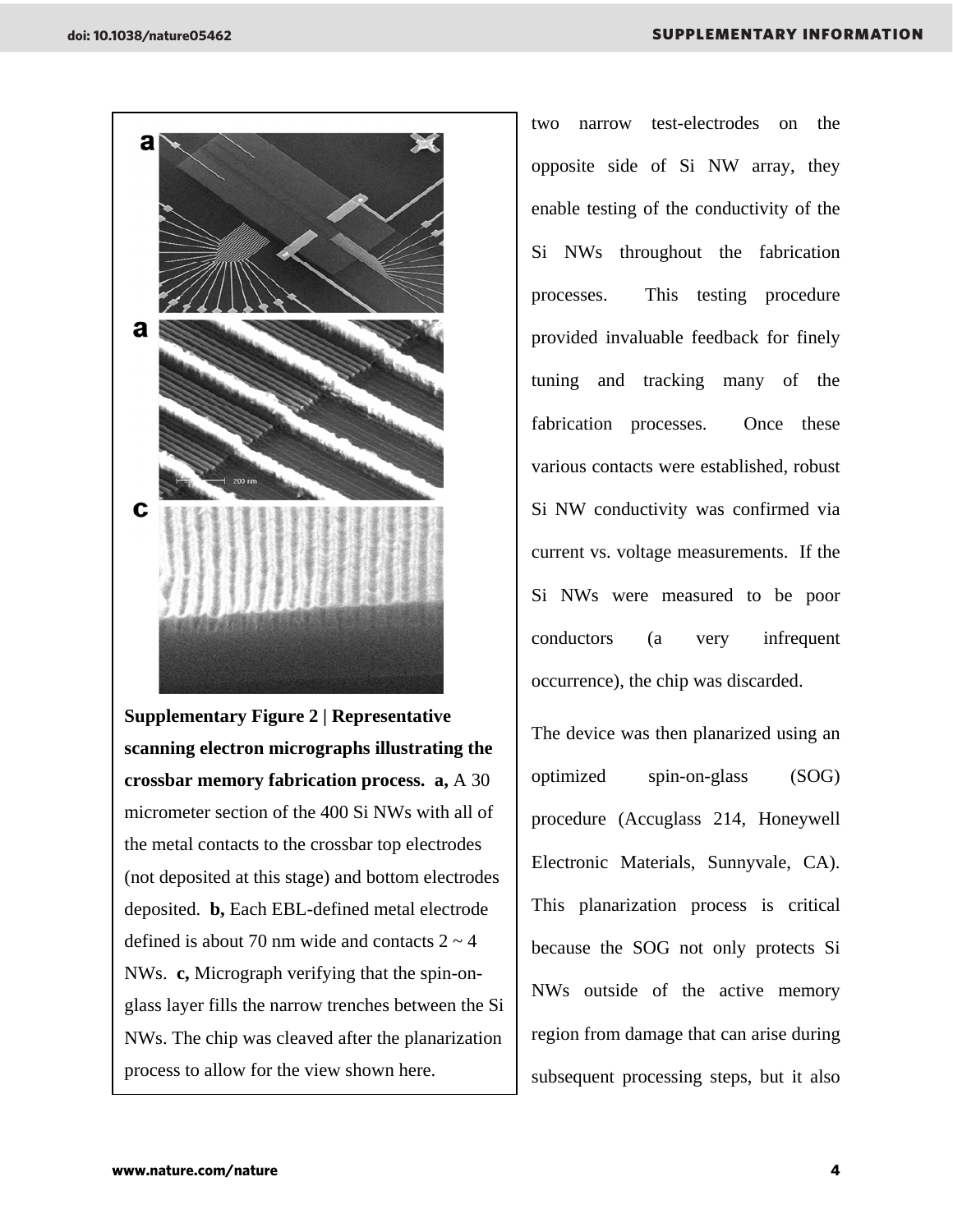prevents evaporated Ti (explained below) from entering the gaps between the Si NWs where it would be extremely difficult to remove. After globally thinning the SOG layer using a  $CF_4$ plasma (20 standard cubic centimeters per minute (sccm), 10 milliTorr, 40 Watts), an opening in photoresist was lithographically defined over the Si NWs and the tips of the 18 EBL defined contacts. The SOG was then further etched until the tops of the underlying Si NWs were exposed (Fig. (Supplementary Figure 1.b, (Supplementary Figure 2.c). This step was monitored by periodically measuring the Si NW conductivity using the test electrodes. The majority of the dopant atoms in the Si NWs lie within the top 10 nm of the  $NWs^{30, 31}$ . This feature means it is very straightforward to etch back the SOG without thinning the Si NWs, since the conductivity of the NWs is very sensitive to their thickness. At this stage the entire memory circuit is under SOG (and thus electrically isolated from any further top processing) except for the lithographically defined opening over the Si NWs and the 18 contacts. This opening defines the active memory region.

*Deposition of Molecules and Top Electrode Materials* A monolayer of bistable [2] rotaxane switches (Fig. 2) was prepared by Langmuir-Blodgett techniques and transferred onto the device as reported previously<sup>20, 32</sup>. 20 nm of Ti was then evaporated over the entire device (Supplementary Figure 1.c). This Ti layer serves to protect the molecules from further top processing. Using photolithographic techniques and  $BCl<sub>3</sub>$  plasma etching (10 sccm, 5 mTorr, 30) Watts), the molecule/Ti layer was then everywhere removed except for the memory active region where electrical contact to the underlying Si NWs is made ((Supplementary Figure 1.d). Next, a thin SiO2 layer was deposited over the entire substrate to isolate the EBL defined electrodes from the Pt NWs deposited in the next step (Supplementary Figure 1.e). Using the SNAP technique, an array of 400 Pt NWs was then deposited over the  $Ti/SiO<sub>2</sub>$  layer and perpendicular to the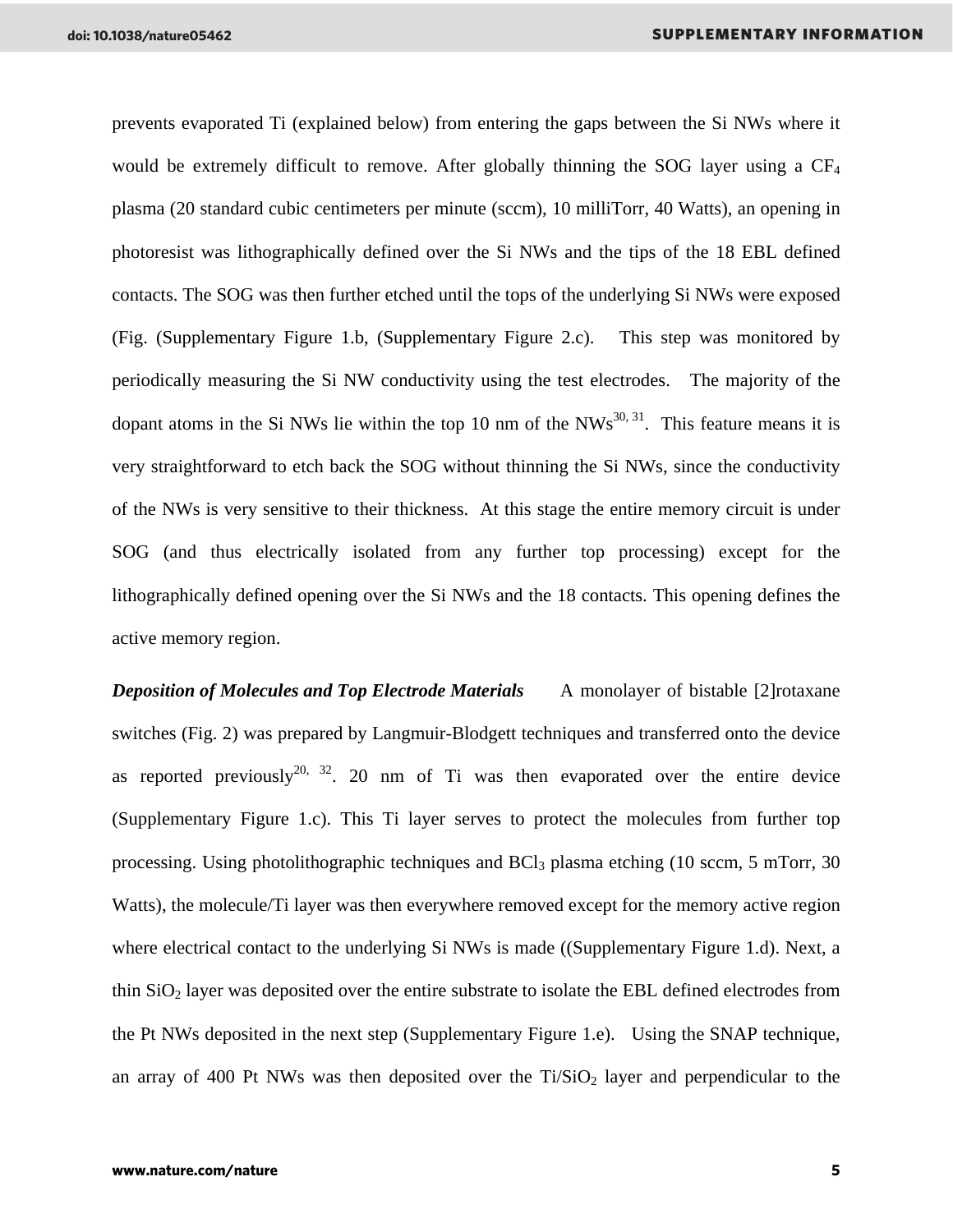underlying Si NWs (Supplementary Figure 1.f). Finally, careful  $BCI<sub>3</sub>$  plasma etching was used to transfer the Pt NW pattern to the underlying  $SiO<sub>2</sub>/Ti$  film, thus forming Ti NW top electrodes (Supplementary Figure 1.g). The etch endpoint was determined by monitoring the crossconductance of the top Ti NWs (Supplementary Figure 3.a). Complete transfer of the Pt NW pattern to the underlying Ti film is indicated by a fall in the cross-conductance to about 10 nS. The cross-conductance does not go to zero since the Ti electrodes, while physically separated, are still electrically coupled through the crossbar junctions and the underlying Si NWs. The health of the underlying Si NWs throughout the Ti-etching steps was also monitored as shown in



**Supplementary Figure 3 | Conductance monitoring during the Ti layer etching. a,** Crossconductance measurements between electrical contacts to the top nanowire array were performed to monitor the Ti layer etching. When the current drops to sub-10 nanoAmps, the top Ti electrodes are separated. The inset SEM image shows two representative contacts to the top Ti electrodes as highlighted in yellow. It is the cross-conductance between such contacts that was used for this measurement. **b,** The conductivities of SiNWs were measured throughout the Ti layer etching to ensure that SiNWs were not damaged. The SEM image (inset) shows the current pathway that was measured.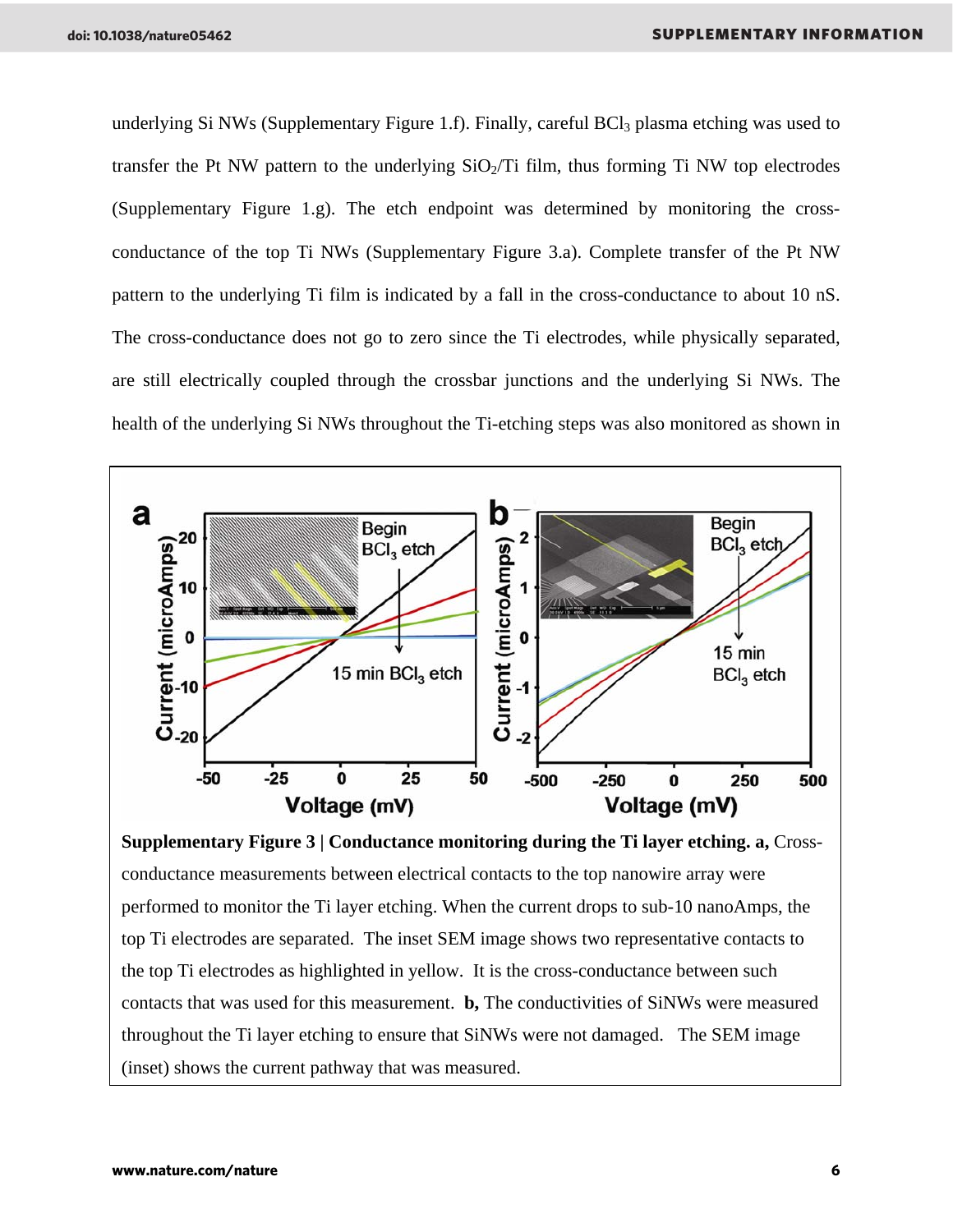Supplementary Figure 3.b.

The memory circuit was tested using a custom-built probe card and a Keithley 707A switching matrix for off-chip demultiplexing. Individual ebits (containing between 4 and 16 crossbar junctions, but most often containing 9 crossbar junctions) were electrically addressed within the 2D crosspoint array by the intersection of one Si NW bottom electrode and one Ti NW top electrode. Individual molecular junctions were set to their low resistance or "1" state through the application of a positive  $1.5 - 2.3$  V pulse (voltages are referenced to the bottom Si NW electrode) of 0.2 s duration. A junction was set to its "0" or high resistance state through application of a -1.5 V pulse, also of 0.2 s duration. To avoid switching an entire column or row of bits, the switching voltage was split between the two electrodes defining the ebit. Thus, to write a "1" with  $+2$  V, a single Si NW electrode is charged to  $+1$  V, while a single Ti NW electrode is set to  $-1V$ , and only where they cross does the junction feel the full  $+2V$  switching voltage. Half-selected bits, that is, bits receiving only half the switching voltage, were never observed to switch. Individual ebits were read by applying a small, non-perturbing +0.2 V bias to the bottom Si NW electrode and grounding the top Ti NW electrode through a Stanford Research Systems SR-570 current pre-amplifier. Bits not being read were held at ground to reduce parasitic current through the crossbar array. Note that all the electrical writing and reading operations described herein were done sequentially.

Configuring the memory circuit for information storage proceeded as follows. Initially, all ebits were read to document their baseline current. Then, all ebits were switched to their "1" state, read out, then set to their "0" state and again read out (Supplementary Figure 4 contains the raw data). Good ebits were identified as those with 1/0 current ratios roughly greater than or equal to 1.5. Bad ebits fell into a few classes, with the two most common groups being ebits that wer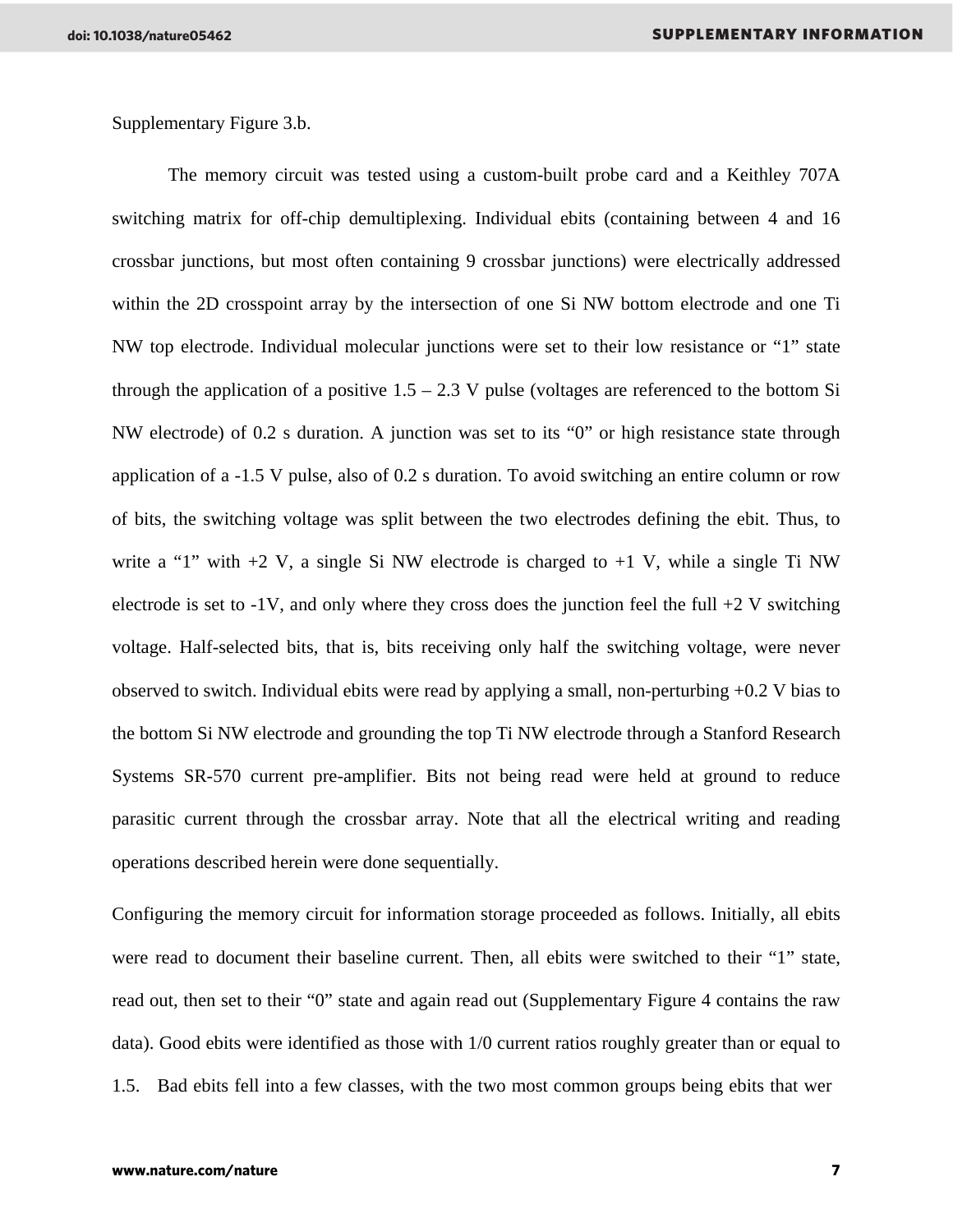

either poor switches with little or no switching response or open circuits. Adjacent, shorted Ti top electrodes were identified when the ebits addressed by those electrodes were not independently addressable. Even though that type of defect is not completely fatal (i.e. two rows of fabricated ebits could still be utilized as a single row), we did not use ebits associated with shorted top electrode defects. Once the good ebits

were identified, they were used to store and read out small strings of information written in standard ASCII code. The maximum number of ebits that could be tested was 180, but our electronics were configured to test  $128$  ebits (<  $1\%$  of the actual crossbar), and that was sufficient to demonstrate the key concepts of this memory.

The volatility measurements were carried out by switching selected bits to the "1" or low resistance state, and then reading the current through those bits as a function of time.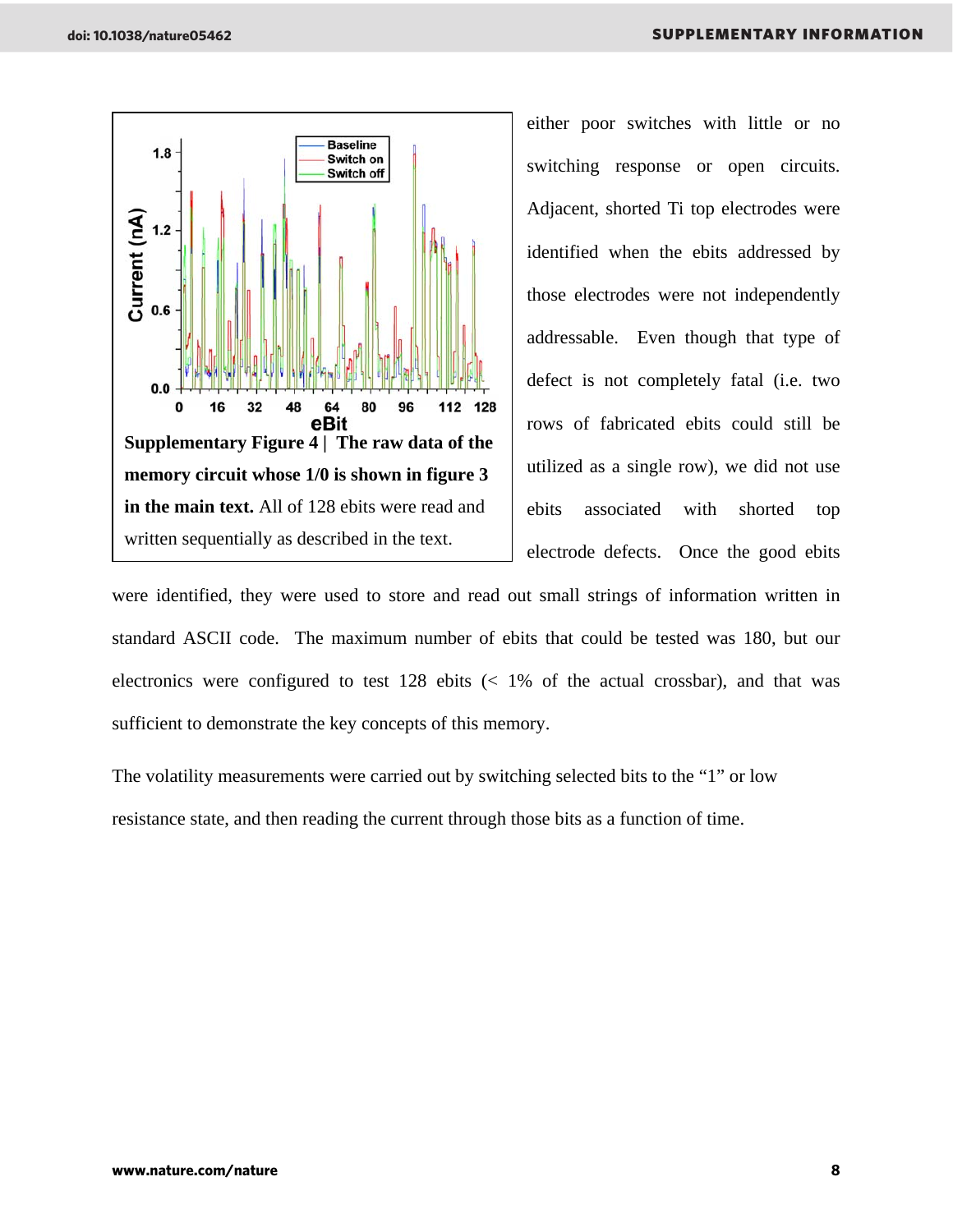### **II. SUPPLEMENTARY DISCUSSION**

#### **Limitations of the SNAP Process for Crossbar Memory Formation**

The nanofabrication methods described in the text for creating the 160 kilobit crossbar memory circuit can be significantly extended in terms of both memory size and bit density. For our memories, the crossbar electrode materials choices have proven to be very important for successful memory operation. In other words, Si bottom electrodes and metallic top electrodes with a Ti adhesion layer were key. Metal NWs at 8 nm half-pitch have been reported previously<sup>19</sup>. Such NWs, formed by the SNAP process, only serve as templates for forming the crossbar electrodes. To be used in a crossbar memory, the SNAP NW pattern must be



**Supplementary Figure 5 | The limits of SNAP patterning to produce high-density silicon NW arrays for crossbar circuit applications. (left)** An array of 7 nm wide Si NWs patterned at 6.5 nm half-pitch. **(right)** An array of 1400 Si NWs patterned at 16.5 nm halfpitch, providing enough NWs to produce an approximately 2 million bit crossbar circuit. The inset shows an expanded view of the array, which is virtually free of defective nanowires.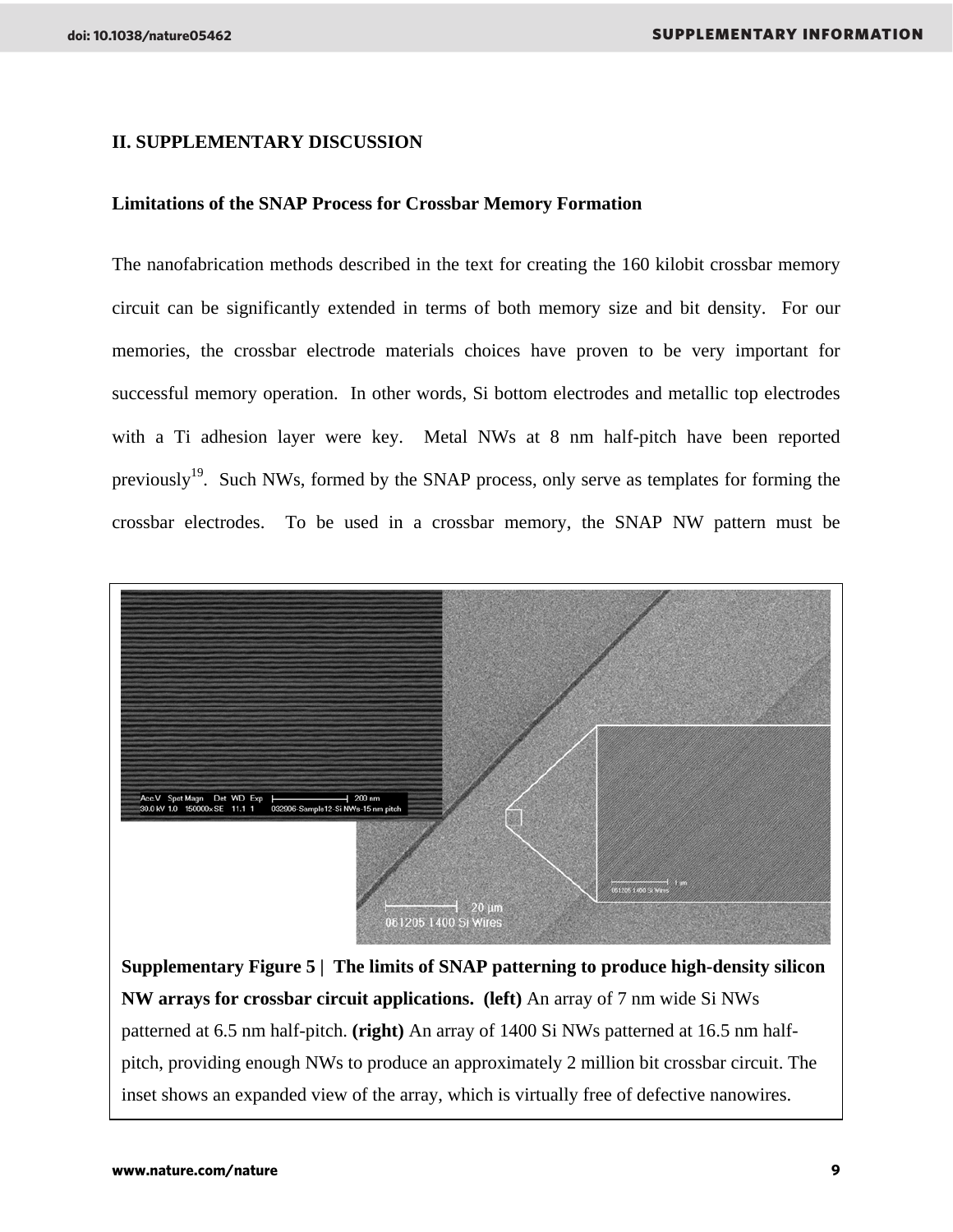transferred to Si or Ti NWs for the bottom and top electrodes, respectively. Thus, it is not just the SNAP process, but the ability to translate the initially deposited SNAP NWs to form other NWs that ultimately limits the size and density of the circuitry that can be fabricated. In Supplementary Figure 5 (left micrograph), we present an array of 7 nm wide, 15 nm tall single crystal Si NWs patterned at 6.5 nm half-pitch. This corresponds to a crossbar that would contain approximately  $6\times10^{11}$  bits cm<sup>-2</sup>. While this array may not represent the density limit of what could be achieved, densities in excess of  $10^{12}$  cm<sup>-2</sup> will be very hard to obtain using these patterning methods.

Similarly, the 160,000 junction crossbar also doesn't represent any sort of limitation. In Supplementary Figure 5 (right two micrographs), we present SEM images of 1400 Si NWs formed using the SNAP method. Such an array size permits the formation of a 2 million bit crossbar, and it is certainly possible to further expand the concept to substantially larger structures. As mentioned in the text, the primary limitation is that the SNAP process is that, while it is a parallel patterning method – since all nanowires within an array are created simultaneously, each array must be fabricated one at a time using a labor intensive process. A single worker, for example, can fabricate only about 20 arrays of Si NWs in a single day. However, recent advances in using nanoimprinting<sup>29</sup> to replicate SNAP nanowires and to form crossbar structures indicate that high-throughput, parallel fabrication methods can be developed, even at the near molecular-densities described in this paper.

#### **Rectification**

The amount of rectification is dependent upon the amount of titanium oxidation that occurs at the molecule/Ti interface which, in turn, depends upon the vacuum level of the metal deposition system<sup>33</sup>. For the devices reported here, the Ti was deposited at a pressure of approximately 5e-7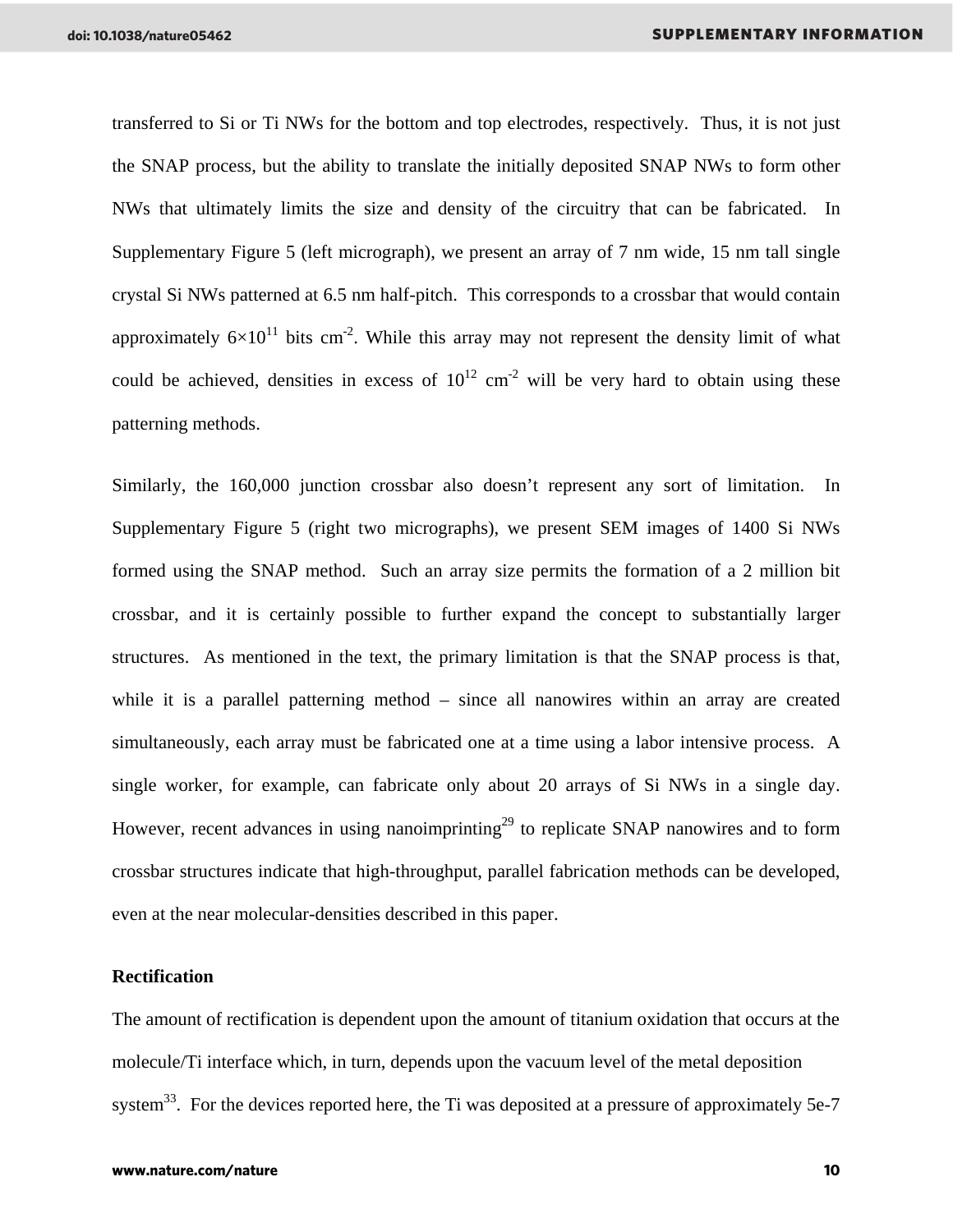Torr. For isolated devices, but constructed in a fashion similar to what was done here, this

typically produces a rectification of about 10:1 at 1 V.